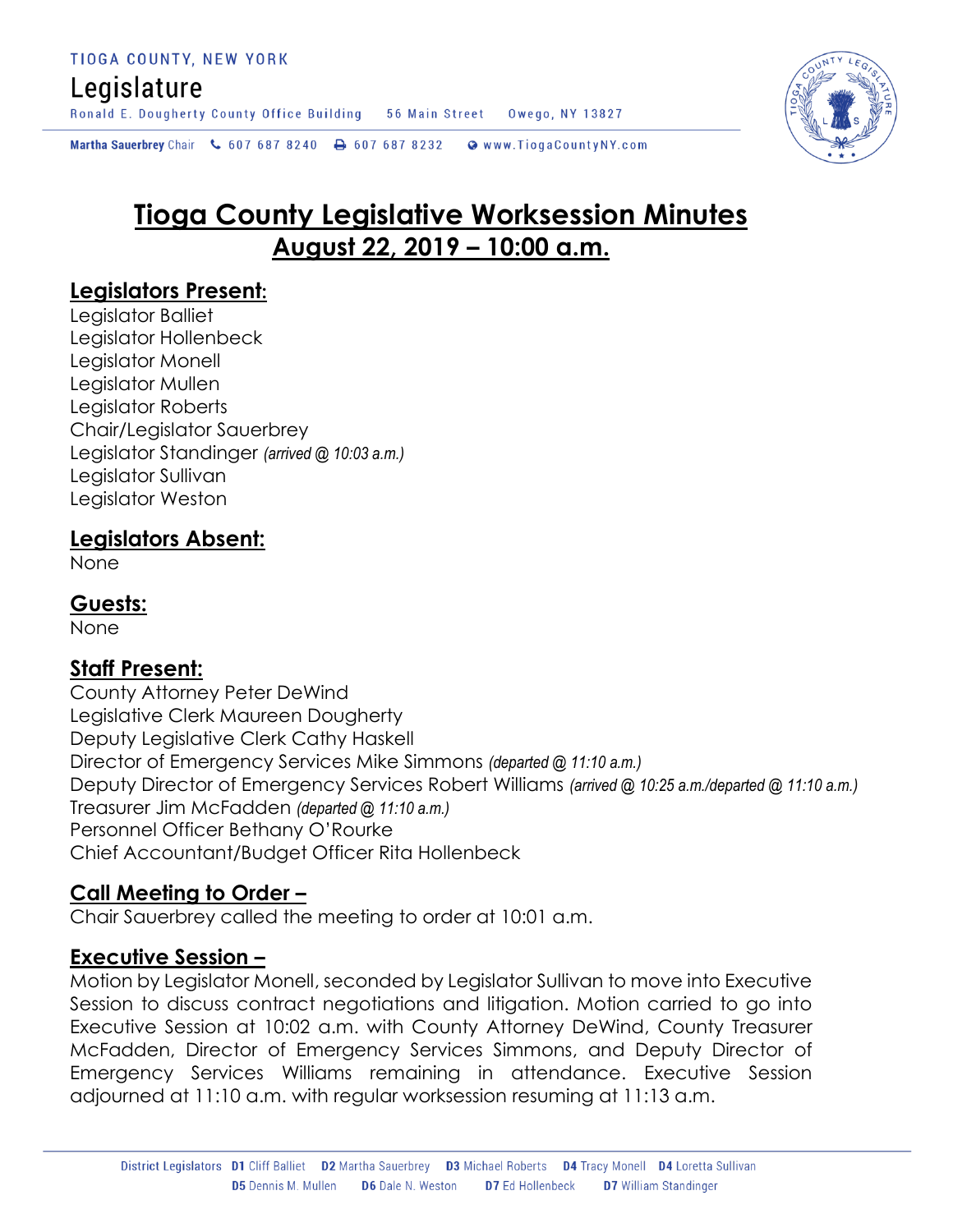

# **2020 Non-Union Recommendations -**

Personnel Officer O'Rourke reported the Non-Union Salary Committee met twice to discuss 2020 recommendations in regards to the following:

- Health Insurance Contributions Ms. O'Rourke reported the recommendation is no changes to the health insurance contributions, therefore, maintaining current levels for 2020. Furthermore, the Committee recommended the County continue to fund 100% of the deductible.
- **Salary Range Adjustments –** Ms. O'Rourke reported the salary hiring ranges pertain only during the hiring process with no impact to current employee salaries.

Ms. O'Rourke reported the Committee is recommending a 2% increase for all nonunion salary ranges, with the exception of the "Secretary to" titles and approximately six other various titles, for 2020. Ms. O'Rourke reported this recommendation is in correlation with the 2018 CPI (1.9%).

For the "Secretary to" titles, Ms. O'Rourke reported the Committee is recommending an increase of \$5,500 to the current salary hiring ranges. Ms. O'Rourke reported the recommendation is based on when these positions have recently become vacant it is difficult to recruit internal candidates, as the CSEA base salary ranges for similar titles (Accounting Associate III, Executive Secretary, and Office Specialist III) are higher and, therefore, surpasses the clerical non-union ranges.

In regards to the other various titles, Ms. O'Rourke reported the Committee reviewed other non-union titles similar to the "Secretary to" titles to determine whether there was a need for possible adjustment. Ms. O'Rourke reported the Committee identified seven titles; the first of which was the Deputy Clerk to the Legislature, which the Legislature adjusted at the last worksession. Ms. O'Rourke reported the Legislature agreed to the recommended adjustment, so the new salary hiring range could be posted for the upcoming vacancy in September. The Committee is further recommending salary hiring range adjustments for the remaining six identified positions.

• **Salary Increases –** Ms. O'Rourke reported the Committee reviewed the 2018 CPI (1.9%) and the planned 2020 union increases, which include Deputies receiving a 2% increase and CSEA employees receiving a 3% increase. Ms. O'Rourke reported the Corrections 2020 increases are yet to be determined. Based on this information, the Committee is recommending a 3% increase for all full-time and part-time salaried non-union staff, with the exception of the "Secretary to" titles and the other various titles identified.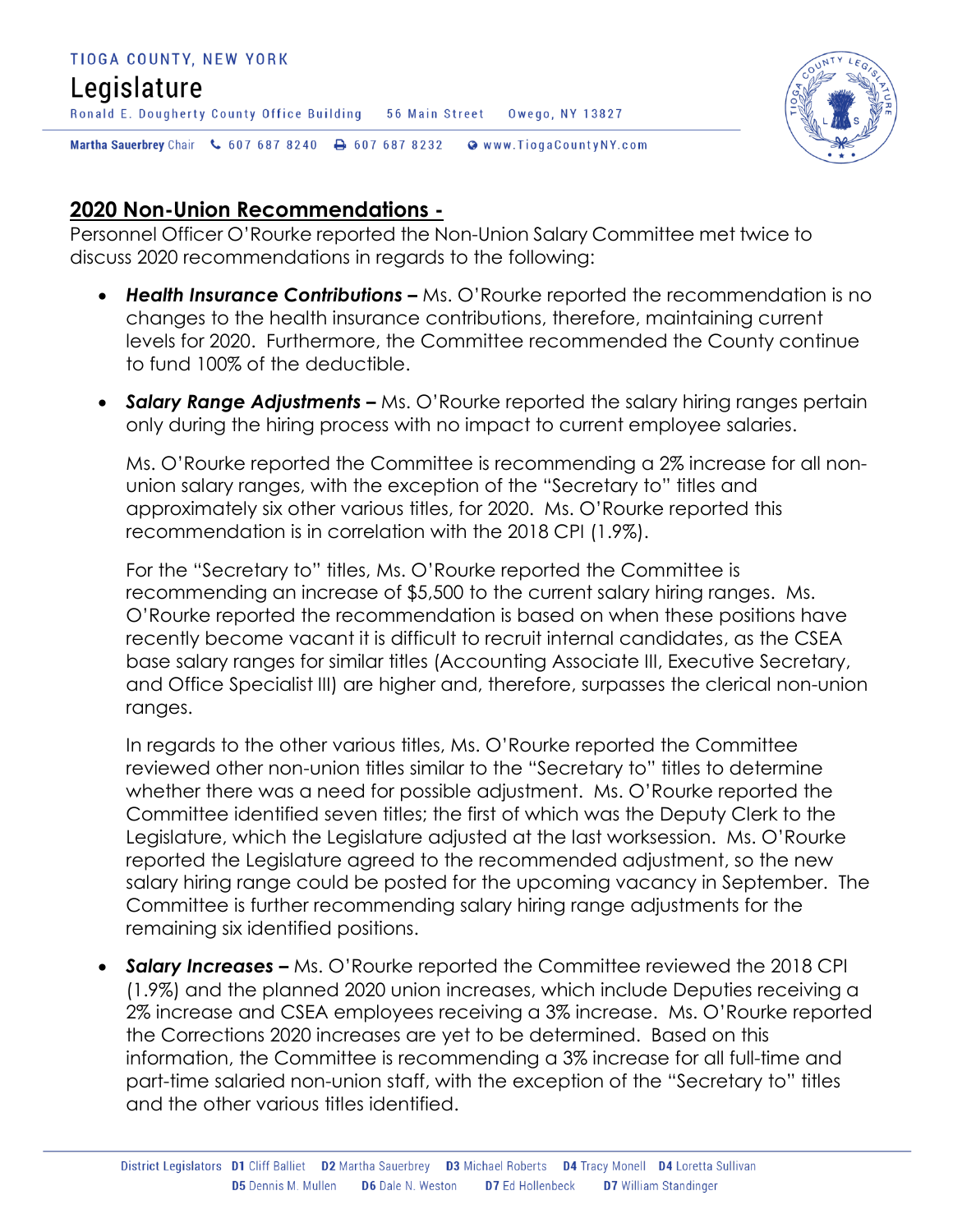

For the "Secretary to" titles, the Committee is recommending a \$5,500 increase, which correlates to the adjustment of the salary hiring range for this title. Currently, 11 employees hold this title.

In regards to the other various titles, the Committee is recommending specified amounts per title, as identified on the handouts provided. Ms. O'Rourke reported there is not an across the board percentage or amount increase for these titles. Ms. O'Rourke provided a handout identifying the current 2019 salaries and the proposed 2020 salaries for an overall range of \$2,000 - \$5,000 per title salary increase.

Ms. O'Rourke reported the cost of the adjustment to the "Secretary to" titles is \$46,849. The cost for the other various position titles is \$17,367 for an overall cost of \$64,216.

Ms. O'Rourke reported a 3% across the board increase for all full-time and parttime salaried non-union employees is \$137,708.

Overall, Ms. O'Rourke reported the total combined cost is \$201,924.

Ms. O'Rourke reported Legislators Hollenbeck, Monell, and Sauerbrey serve on the Non-Union Salary Committee along with four other non-union representatives.

Ms. O'Rourke reported there are currently 71 full-time and 13 part-time, non-union salaried employees.

Legislator Weston inquired about the tax base percentage for the non-union recommendations. Budget Officer Hollenbeck reported the non-union salary increases represent approximately 1% of the tax cap, which does not include the Deputies, CSEA, or yet-to-be determined Corrections salary increases.

#### **Budget Update -**

Budget Officer Hollenbeck distributed information regarding the outside agencies. Chair Sauerbrey recommended tabling discussion on the outside agencies to the next worksession and focus today's discussion on the current budget status. Briefly, Ms. Hollenbeck reported three outside agencies are requesting significant increases; however, her recommendation is for the Legislature to maintain the current allocation for 2020.

Ms. Hollenbeck reviewed the following handouts:

 *Fund Balance Analysis –* Ms. Hollenbeck reported overall at year-end 2018 there was \$39 million in the fund balance noting \$23.8 million of these funds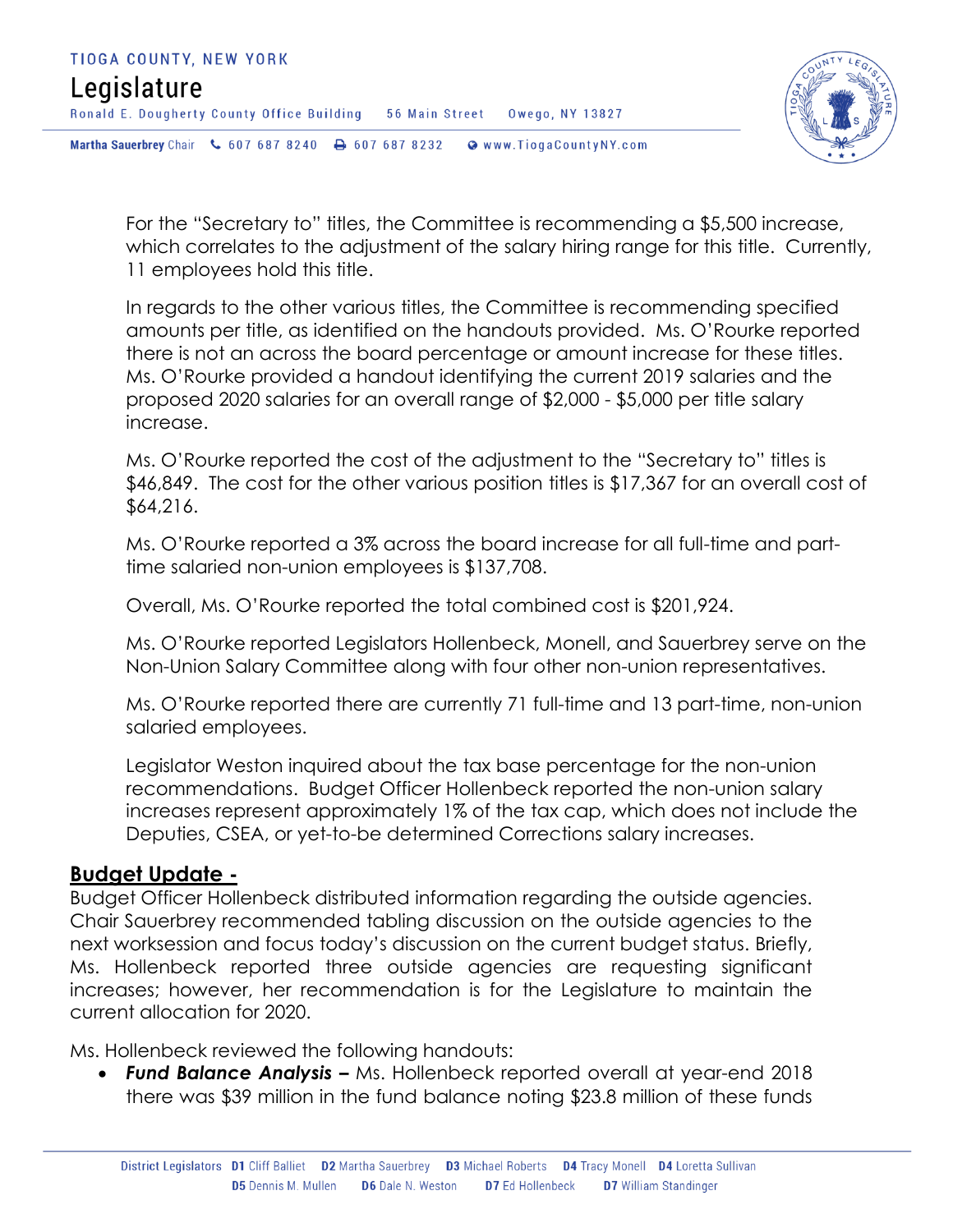



were in the general operating fund. Of the \$39 million fund balance, Ms. Hollenbeck noted some funds are restricted and in reserves. Ms. Hollenbeck reported the cash accounts represented \$32 million at year-end 2018. Ms. Hollenbeck reported 17% of the \$39 million is receivable due for taxes, overdue taxes, and Federal and State funds due equating to approximately \$6.5 million at year-end 2018.

From a budgetary versus actual standpoint, Ms. Hollenbeck reported with all of the revisions done on top of the 2019 budget, the \$39 million fund balance at year-end 2018 would decrease by \$6 million by year-end 2019. Ms. Hollenbeck reported the general operating fund at year-end 2019 would be over a \$3.5 million decrease for a total of \$20 million, which includes restricted funds.

Legislator Monell reported last year the County appropriated \$1.5 million of the fund balance in order to stay under the tax cap leaving a projected balance of \$19.5 million. Ms. Hollenbeck clarified in 2015 and 2016 the County appropriated funds from fund balance, however, did not use the funds. The revenues exceeded the expenses, therefore, actually increased the fund balance. However, Ms. Hollenbeck reported 2017 was the first year, followed by 2018 where the County used approximately \$1.5 million of the fund balance. Legislator Monell reported year-end 2019 fund balance projection is \$20 million, which is slightly higher than last year's projection.

Ms. Hollenbeck reviewed the handout noting the revised budget figure includes all re-established projects and grants, as well as the 2019 budget appropriations. By year-end 2019, Ms. Hollenbeck is projecting \$20 million for the fund balance just in general operating and \$7.5 million in the capital fund.

 *2020 Preliminary Budget Summary –* Ms. Hollenbeck reported this document is the first pass and does not include salary increases or fringe. Ms. Hollenbeck reported \$73 million for appropriations, \$48 million revenue, \$1.8 million fund balance appropriation, and the tax cap formula allowing for \$24.6 million, therefore a variance of \$541,000. Ms. Hollenbeck reported the County's reliance on fund balance increased approximately \$1.5 million between general operating fund and capital fund.

Ms. Hollenbeck reported last year's budget summary represented fund balance reliance of \$2.9 million from the 2019 budget and \$580,000 from the capital fund for a total of \$3.5 million. The fund balance reliance this year between the capital fund and general operating fund without unknown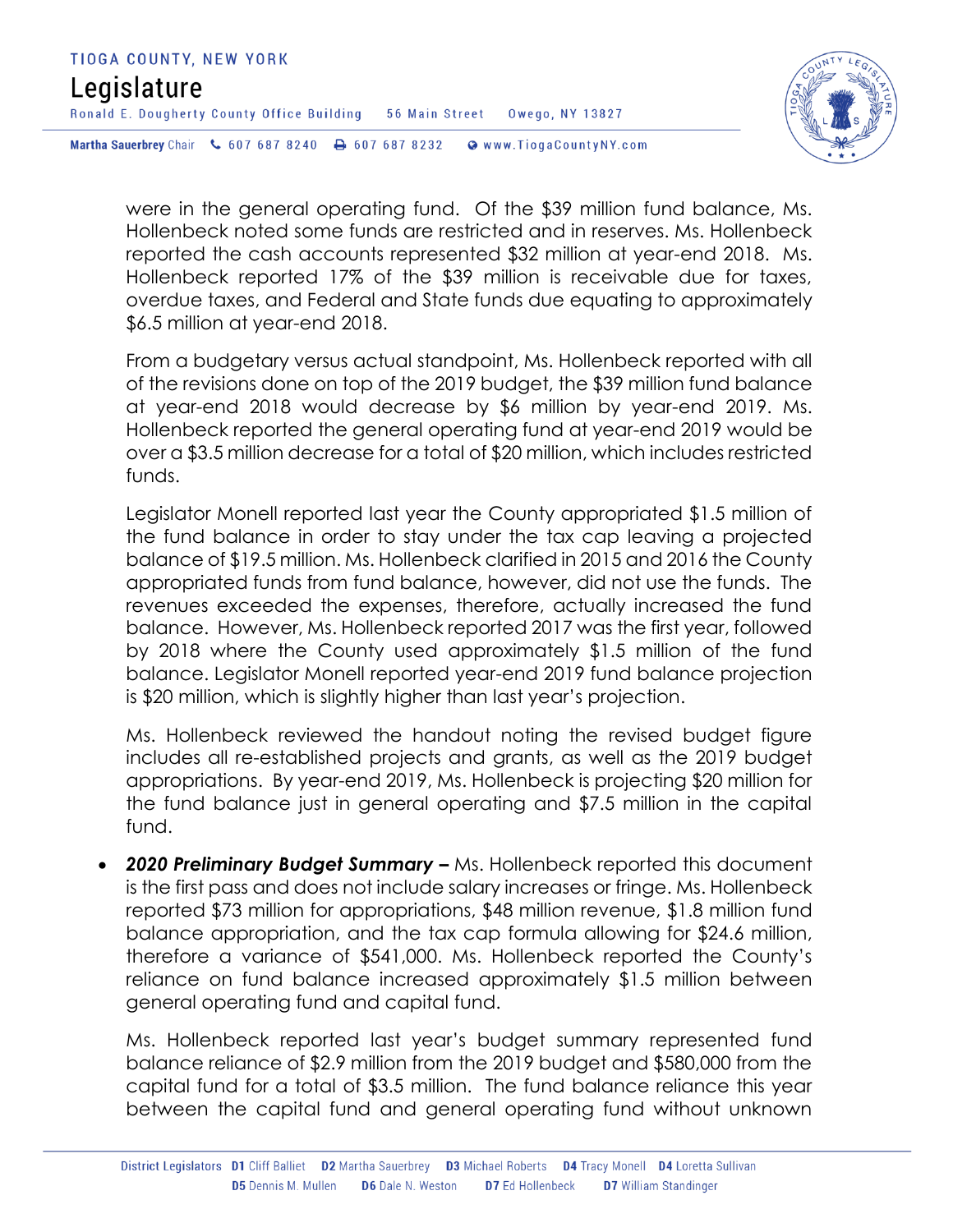

salary increases is currently \$4.6 million. Ms. Hollenbeck reported by year-end 2019, the County would need to appropriate at least \$2.8 million from the fund balance.

Ms. Hollenbeck reported the Legislature adopted a resolution at the beginning of the year appropriating fund balance for the 2019 budget, as well as re-establish projects and grants of approximately \$3 million. Ms. Hollenbeck reported these obligated funds carried forward from the prior year's budget, which are included in these preliminary projections.

Ms. Hollenbeck estimated one to two years for sustainability, but anything beyond that the County will be moving into the low end of the fund balance policy.

Ms. Hollenbeck reported when she did the first five-year financial plan, she based this on the previous five years. However, the first two years did not work as she anticipated due to the closeout of the consolidated health fund and influx of casino revenues. Ms. Hollenbeck reported long-term sustainability would not occur with staff increases, salary and fringe increases, and not reducing departmental budgets.

Ms. Hollenbeck recommended the Legislature take a more conservative approach.

Ms. Hollenbeck reported she would like a decision on the non-union salary increases, as well as the outside agencies as soon as possible.

Ms. Hollenbeck provided a preliminary update on the capital fund noting her projection of \$7.5 million by year-end 2019. Based on the 2020 budget and the offsetting revenue, Ms. Hollenbeck projected the capital fund to decrease to \$5.2 million by year-end 2020. Ms. Hollenbeck reported the Commissioner of Public Works is presenting the five-year capital plan at the next worksession. Ms. Hollenbeck reported a possible transfer of funds from the general operating fund might be necessary to sustain the five-year capital plan.

Legislator Weston inquired as to whether the restricted funds remain stable. From year-to-year, Ms. Hollenbeck reported reserve funds are primarily used for equipment purchases. Ms. Hollenbeck reported the reserves in the "A" fund generally increase, whereas STOP-DWI and Tourism decrease yearly. Ms. Hollenbeck further reported the E-911 reserve no longer exists as funds have been expended. Ms. Hollenbeck reported the capital fund (public